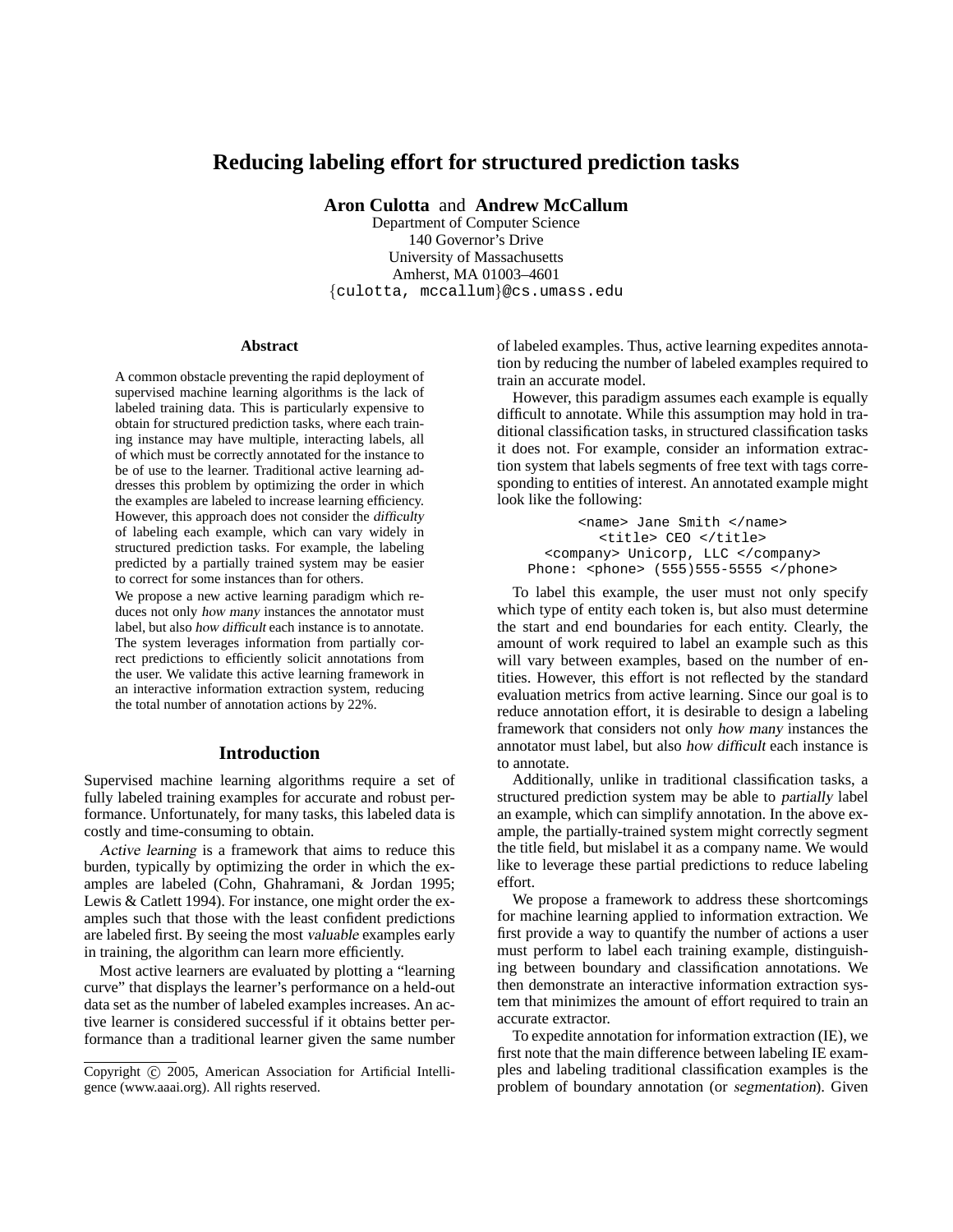a sequence of text that is correctly segmented, choosing the correct type for each entity is simply a classification task: the annotator must choose among a finite set of labels for each entity. However, determining the boundaries of each entity is an intrinsically distinct task, since the number of ways to segment a sequence is exponential in the sequence length. Additionally, from a human-computer interaction perspective, the "dragging and dropping" involved in boundary annotation generally requires more hand-eye coordination from the user than does traditional annotation.

With this distinction in mind, our system reduces annotation effort in two ways. First, many segmentation decisions are converted into classification decisions by presenting the user with multiple predicted segmentations to choose from. Thus, instead of hand segmenting each field, the user may select the correct segmentation from the given choices.

Second, the system allows the user to correct partially labeled examples, and then constrains its predictions to respect these corrections. This interaction further reduces the number of segmentation decisions the user must make: Corrections to one part of the sequence often propagate to fix segmentation errors in other parts of the sequence.

The resulting system allows the user to constrain the predictions of the learner without manually annotating the boundaries of incorrect segments. Very often, these constraints will allow the user to simply select the correct annotation from among the provided choices. Thus, the annotator can frequently label a record without explicitly annotating the boundaries.

We demonstrate the performance of this framework in the domain of contact record extraction. The task of the annotator is to train a system that can accurately extract contact information (such as names and addresses) from unstructured text. In particular, the model we use is a linear-chain conditional random field (CRF) (Lafferty, McCallum, & Pereira 2001). The probabilistic foundations of CRFs make them well-suited to the confidence estimation and correction propagation methods required by our framework.

We present results demonstrating that our framework reduces the total number of annotation actions required to train an IE system by 22%, and furthermore that it reduces the number of boundary annotations by 46%, as compared with competing methods.

By reducing the effort required to train an extractor, this work can lead to more wide-spread acceptance of end-user information extraction systems that incorporate machine learning techniques.

#### **Related Work**

To the best of our knowledge, this is the first active learning framework that (1) is sensitive to the difficulty of labeling each training example and (2) uses partially labeled instances to reduce this labeling difficulty.

Part of our framework can be viewed as a type of selective sampling (Cohn, Atlas, & Ladner 1994), which proposes an order in which to label the training instances such that learning is most efficient. In particular, ours is a certainty-based method in that it prefers to label instances for which the system has low confidence in its predictions (Lewis & Catlett

1994). Our work, however, incorporates user feedback to more efficiently solicit annotated examples.

Methods for computing confidence estimates in natural language tasks have been studied in domains such as text classification (Gandrabur & Foster 2003), information extraction (Scheffer, Decomain, & Wrobel 2001; Culotta & McCallum 2004), and speech recognition (Gunawardana, Hon, & Jiang 1998), although none of these consider labeling difficulty in their confidence estimates.

Thompson, Califf, & Mooney (1999) present an active learning system for information extraction and parsing, which are instances of structured learning tasks. While they demonstrate the advantage of active learning for these tasks, they require the annotator to fully label each training instance, which is precisely what this paper aims to avoid.

Others have studied efficient ways to interactively train an extraction system (Cardie & Pierce 1998; Caruana, Hodor, & Rosenberg 2000); however, these methods do not use partially labeled instances to reduce labeling effort. Partially correct annotations are marked as incorrect.

This work can be viewed as an active learning extension to Kristjannson *et al.* (2004), which presents a framework for interactive information extraction and describes the details of correction propagation and confidence estimation for CRFs. A CRF for contact record extraction is fully trained and used to automatically populate a contact record database. The interactive framework provides a minimaleffort way to iteratively correct system errors until the predicted database is error-free. However, that work requires that all corrections be manually provided by the user, including segmentation decisions (with the exception of those corrections enabled by correction propagation). Therefore, it is not sensitive the amount of effort the user must invest to correct each example. This paper presents a way to leverage correction propagation in an active learning setting to directly reduce the number of segmentation labels the user must provide, as well as a way to exploit multiple system predictions to reduce overall labeling effort.

Additionally, Kristjannson *et al.* (2004) propose the Expected Number of User Actions (ENUA) measure to estimate the labeling effort to correctly enter all fields of a record. This measure, however, does not address the distinction between boundary and classification labels. In particular, ENUA assumes it takes one action to segment and label an entity. In this paper, we present measures that account for the effort required for each of these actions.

The main contributions of this paper are (1) a new active learning framework that incorporates the difficulty of labeling each example, (2) a method to convert segmentation labeling into classification labeling using partially correct annotations, (3) a more detailed estimate of the number of annotation actions required to label each example, and (4) a mechanism for performing correction propagation when corrections are given across multiple system predictions.

## **Annotation framework**

We first provide a brief overview of the annotation framework applied to IE. Given an IE learning algorithm L and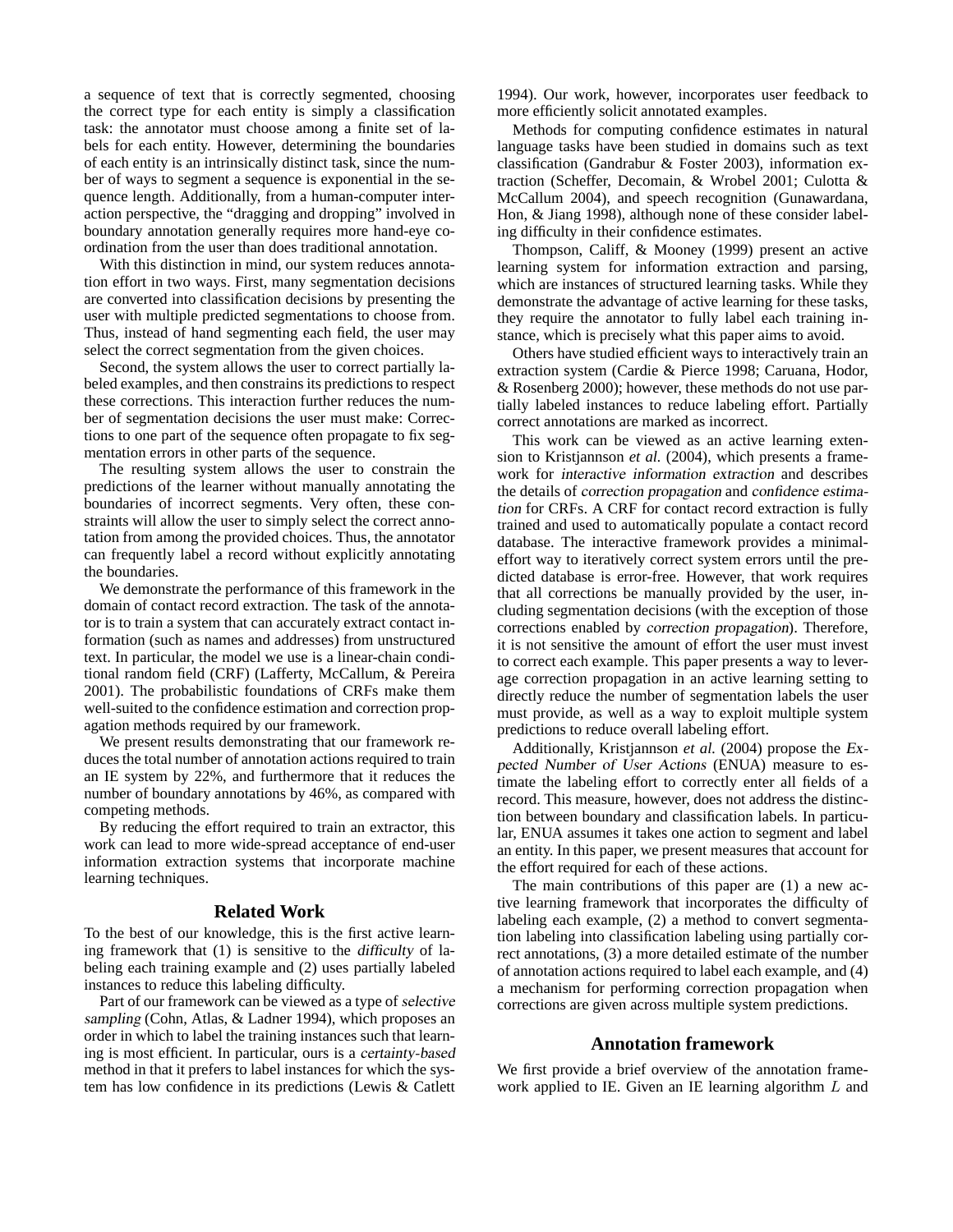a set of unlabeled data  $U$ , the task is to iteratively solicit annotations from the user and retrain the extractor.

At iteration  $t$ , the system operates as follows:

- 1. Rank each unlabeled instance by its confidence value given by the current extractor  $L^t$ .
- 2. Select the least confident example  $u \in U$  to be labeled.
- 3. Present the user the top k labelings of u predicted by  $L^t$ .
- 4. If the correct labeling exists in the top  $k$  choices, allow the user to select that labeling, and add  $u$  to the labeled data set.
- 5. Otherwise, for any entity in these  $k$  predictions that is segmented correctly but classified incorrectly, allow the user to provide the correct type for this entity.
- 6. Based on these corrections, generate a new set of  $k$  predictions, propagating these corrections to possibly fix other errors.
- 7. If the correct labeling exists in the top  $k$  choices, allow the user to select that labeling and add  $u$  to the labeled dataset.
- 8. Otherwise, if the correct labeling still does not exist in these  $k$  predictions, allow the user to manually correct one of these incorrect  $k$  predictions with the true labeling.

Notice that the only step in which the user must manually segment entities is step 8. Steps 4 and 7 allow the user to label the sequence by making a choice among  $k$  predictions. Step 5 allows the user to provide correct entity types to the learner, without manually segmenting fields. In step 6, the system performs constrained inference to generate a new set of predictions that conform to the user's corrections. It is in this step that the system often automatically corrects segmentation errors present in the first  $k$  choices.

This framework allows the user to rapidly and easily annotate examples and correct the system's predictions, while reducing the amount of effort spent labeling boundaries.

In the remaining sections, we describe in more detail the components of this system. As some of these details are dependent on the learner being used, we first briefly describe CRFs, which we will use in our experiments.

### **Conditional Random Fields**

The machine learning method we apply is a conditional random field (CRF) (Lafferty, McCallum, & Pereira 2001), a model successfully used in information extraction for tasks such as named entity recognition. CRFs are undirected graphical models that encode the conditional probability of a set of output variables Y given a set of evidence variables X. The set of distributions expressible by a CRF is specified by an undirected graph  $G$ , where each vertex corresponds to a random variable. If  $C = \{ \{y_c, x_c\} \}$  is the set of cliques determined by the edges in  $\mathcal{G}$ , then the conditional probability of y given x is

$$
p_{\Lambda}(\mathbf{y}|\mathbf{x}) = \frac{1}{Z_{\mathbf{x}}} \prod_{c \in C} \phi_c(\mathbf{y}_c, \mathbf{x}_c; \Lambda)
$$

where  $\phi$  is a potential function parameterized by  $\Lambda$  and  $Z_x = \sum_{\mathbf{y}} \prod_{c \in C} \phi(\mathbf{y}_c, \mathbf{x}_c)$  is a normalization factor. We assume  $\phi_c$  factorizes as a log-linear combination of arbitrary features computed over clique  $c$ , therefore

$$
\phi_c(\mathbf{y}_c, \mathbf{x}_c; \Lambda) = \exp\left(\sum_k \lambda_k f_k(\mathbf{y}_c, \mathbf{x}_c)\right)
$$

The model parameters  $\Lambda = {\lambda_k}$  are a set of real-valued weights typically learned from labeled training data by maximum likelihood estimation.

In the special case in which the designated output nodes of the graphical model are linked by edges in a linear chain, CRFs make a first-order Markov independence assumption among output nodes, and thus correspond to finite state machines (FSMs). In this case CRFs can be roughly understood as conditionally-trained hidden Markov models, with additional flexibility to effectively take advantage of complex overlapping features.

#### **Confidence estimation**

A common form of active learning is certainty-based selective sampling (Lewis & Catlett 1994), which gives higher priority to unlabeled examples for which the learner has a low confidence in its predictions. Culotta & McCallum (2004) describe the constrained forward-backward algorithm to estimate the confidence of CRF predictions. This algorithm calculates the probability that an entity (or an entire sequence) has a particular labeling, which follows directly from the semantics of undirected models: The probability of the hidden states corresponding to an entity's labeling is the marginal probability of those hidden states given the observed input. We refer the reader to Culotta & McCallum (2004) for more details on this algorithm.

Using this method, we can assign a confidence estimate to each unlabeled training example. By labeling the least confident examples first, we can increase the CRF learning rate.

## **Selecting top predictions**

To present the user with the top  $k$  predictions, we must extend the CRF inference algorithm to return  $k$  predictions, instead of simply the top prediction. For linear-chain CRFs, inference is performed using an analog of the Viterbi algorithm, a dynamic program well-known for its use in inference in hidden Markov models (Rabiner 1989). There are also well-established, efficient modifications to the Viterbi algorithm that can calculate the top  $k$  optimal predictions, often called n-best Viterbi (Schwartz & Chow 1990). This algorithm can be viewed as a beam search through the space of possible predictions. We apply this algorithm to inference in CRFs to generate the  $k$  most probable predictions.

#### **Correction propagation**

In step 5, the annotator provides the true type for entities that have been correctly segmented but incorrectly classified. The system must then produce the top  $k$  predictions that conform to these new annotations.

Kristjannson *et al.* (2004) present the constrained Viterbi algorithm, which modifies the traditional Viterbi algorithm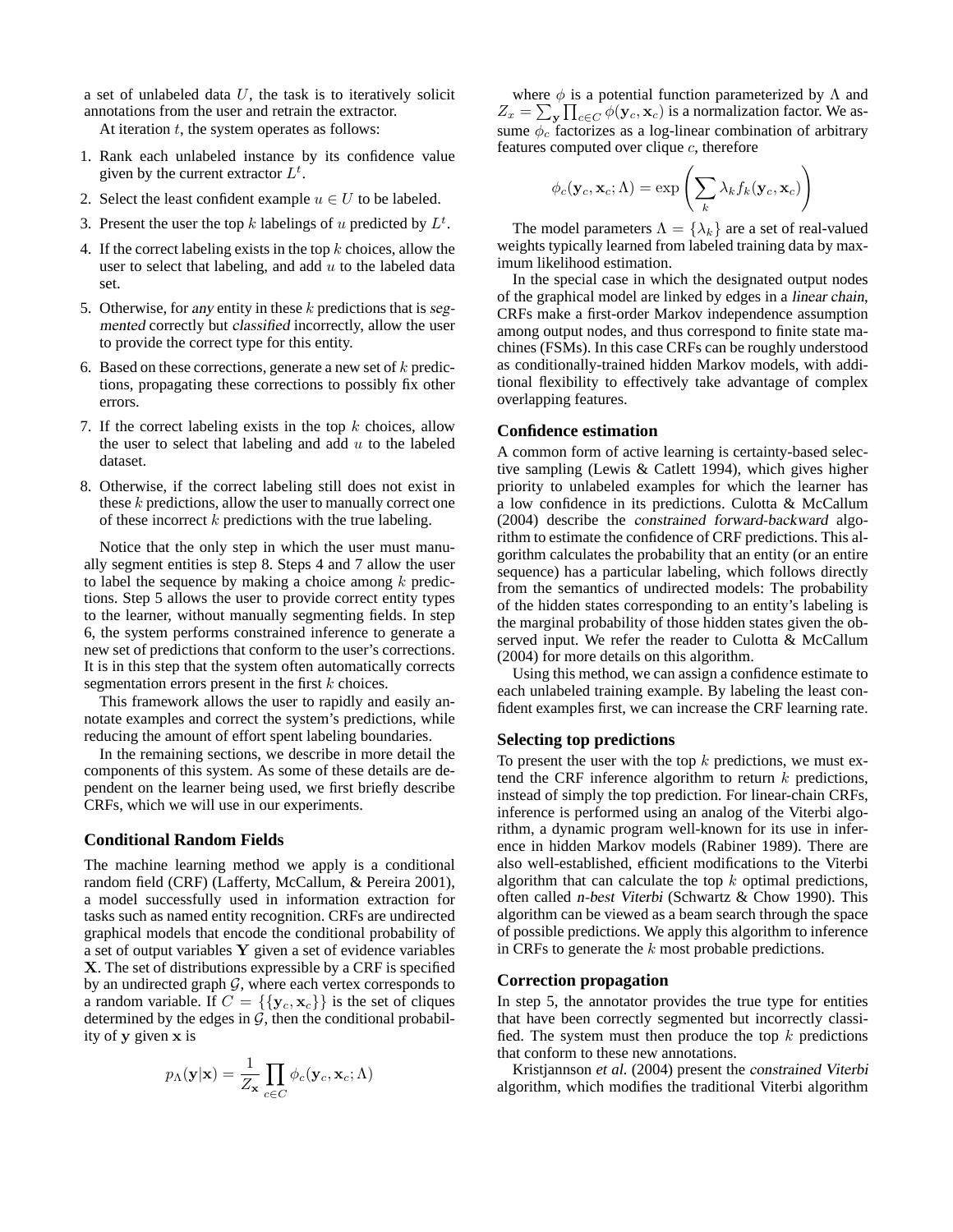to prune from the search space those labelings that do not agree with the given annotations.

The interesting capability of this algorithm is that by constraining the predicted label for one entity, the prediction for another entity may change as well. As a simple example, consider labeling the name "Charles Stanley" with the fields FIRSTNAME and LASTNAME. If the system confuses the first and last names, a naïve correction system will require two corrective actions. Using constrained Viterbi, when the user corrects the FIRSTNAME field to be "Stanley," the system automatically changes the LASTNAME field to "Charles." Kristjannson *et al.* (2004) call this capability correction propagation.

We extend this to our current task using an algorithm we call n-best constrained Viterbi, which, as its name suggests, combines n-best Viterbi with constrained Viterbi. This extension can be straight-forwardly implemented by constraining the n-best Viterbi algorithm to prune predictions that do not agree with the annotations.

Using this algorithm, we enable the system to solicit corrections for the classification of entities, which are then propagated to correct both the classification and segmentation of other entities. In this way, we can reduce the amount of effort expended on segmentation labeling.

## **Measuring annotation effort**

To calculate the amount of effort required to label a training example, we wish to abstract from the details of a particular user interface, and instead quantify atomic user actions. In the case of IE annotation, we define three atomic labeling actions: START, END, and TYPE, corresponding to labeling the start boundary, end boundary, and type of an entity.

Thus, labeling the input

```
<name> Jane Smith </name>
  <title> CEO </title>
```
requires 2 START, 2 END, and 2 TYPE actions. The goal of our annotation framework is to reduce the total number of annotation actions.

We can see that a partially labeled example can require fewer annotation actions. For example, consider the following partially labeled record:

```
<name> Jane </name> Smith
<company> CEO </company>
```
This requires one END action to fix the ending boundary of "Jane," and one TYPE action to change "CEO" from a company to a title. Thus, using the partial labeling has reduced the total number of required actions from 6 to 2.

By presenting the user with  $k$  predictions, we introduce another action: If one of the  $k$  predictions is correct, the user must choose this prediction. We call this action CHOICE.

When simulating corrections from the annotator, we accumulate the number of times each action is performed. In the first round, when the user corrects the types of correctly segmented fields, the only action incurred is the TYPE action. If none of the k constrained predictions are correct, then (and only then) the user must perform the segmentation actions START and END.



Figure 1: Testing label F1 as a function of training set size. LEASTCONFIDENCE labels the least confident instances first, while RANDOM labels the instances in a random order.

It will generally be the case that some actions are more expensive than others. For example, as mentioned earlier, START and END actions may require more hand-eye coordination than TYPE actions. A cost-sensitive approach could take this into account; however, in these experiments, we assume each atomic action has unit cost.

## **Experiments**

Using the fully annotated collection of extracted contact records from Kristjannson *et al.* (2004), we simulate our annotation framework and measure the performance of the CRF with respect to the number of actions required to train it.

For training and testing 2187 contact records (27,560 words) were collected from web pages and e-mails and 25 classes of entities were hand-labeled.<sup>1</sup> Some data came from pages containing lists of addresses, and about half came from disparate web pages found by searching for valid pairs of city name and zip code.

The features used in the CRF consisted of capitalization features, 24 regular expressions over the token text (e.g. CONSTAINSHYPHEN), and offsets of these features within a window of size 5. We also used 19 lexicons, including "US Last Names," "US First Names," "State names," "Titles/Suffixes," "Job titles," and "Road endings." Feature induction was not used in these experiments.

We use 150 examples to train an initial CRF, 1018 to simulate user annotation, and 1019 to evaluate performance.

We first show that traditional active learning is beneficial in this domain. Figure 1 plots the average label F1 versus training size where the order in which instances are

<sup>&</sup>lt;sup>1</sup>The 25 fields are: FIRSTNAME, MIDDLENAME, LASTNAME, NICKNAME, SUFFIX, TITLE, JOBTITLE, COMPANYNAME, DE-PARTMENT, ADDRESSLINE, CITY1, CITY2, STATE, COUN-TRY, POSTALCODE, HOMEPHONE, FAX, COMPANYPHONE, DI-RECTCOMPANYPHONE, MOBILE, PAGER, VOICEMAIL, URL, EMAIL, INSTANTMESSAGE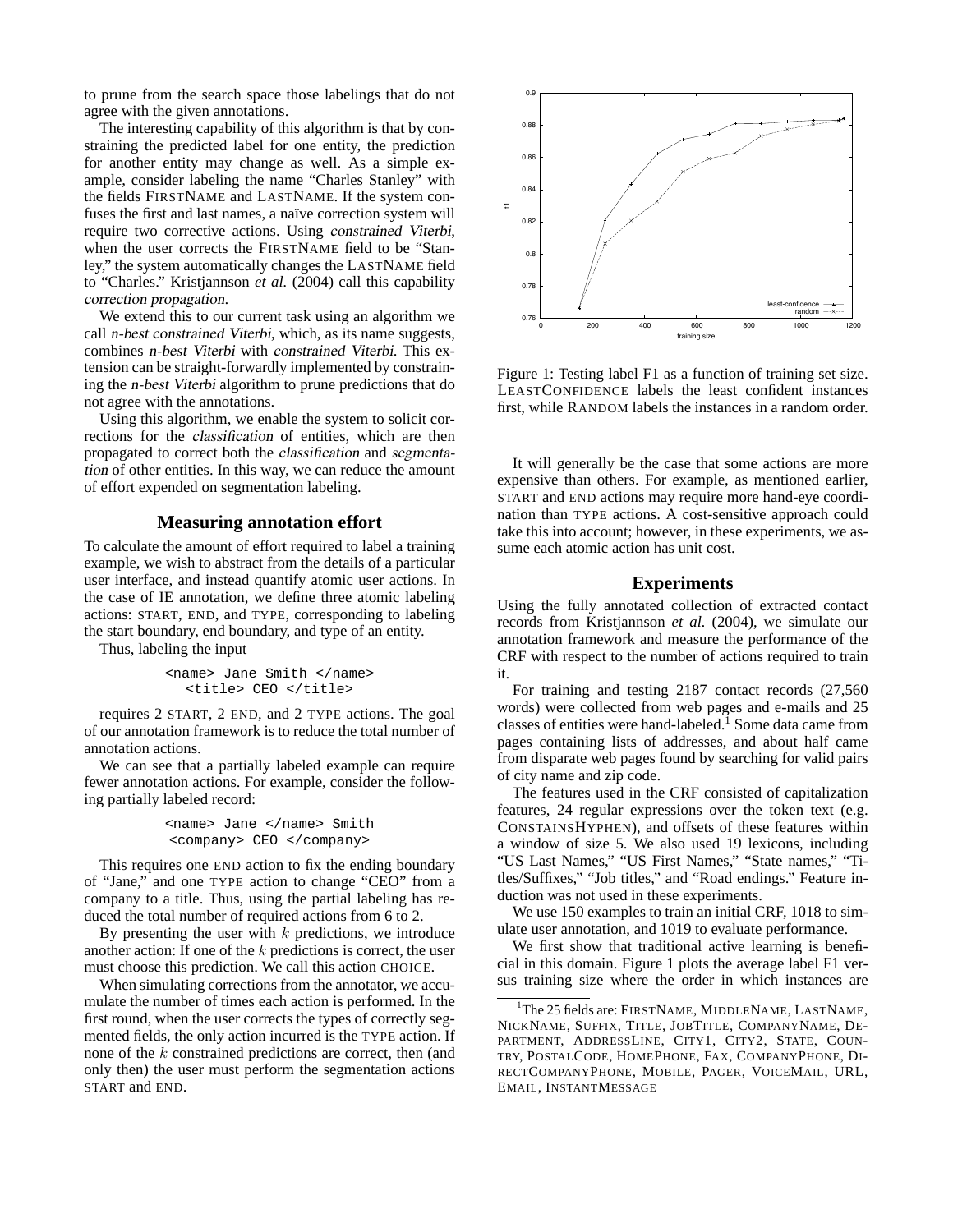|                 | $START + END$ | <b>TYPE</b> | <b>CHOICE</b> | $START + END + TYPE$ | TOTAL |
|-----------------|---------------|-------------|---------------|----------------------|-------|
| <b>BASELINE</b> | 1345          | 999         | 519           | 2444                 | 2963  |
| $k=1$           | 1342          | 1078        | 639           | 2420                 | 3059  |
| $k=2$           | 977           | 916         | 719           | 1893                 | 2612  |
| $k=3$           | 827           | 870         | 748           | 1697                 | 2445  |
| $k=4$           | 722           | 837         | 766           | 1559                 | 2325  |

Table 1: Number of actions to label 1018 examples. By converting segmentation actions into classification actions, we can reduce the total number of annotation actions by 22%.



Figure 2: Testing label F1 as a function of the total number of annotation actions. At  $k = 4$ , performance plateaus with roughly 800 fewer actions than the baseline.



Figure 3: Testing label F1 as a function of the total number of segmentation actions. The interactive system with  $k = 4$ requires just over half the number of segmentation actions of the baseline.

labeled is either random (RANDOM) or by order of leastconfidence (LEASTCONFIDENCE). Note that here each labeled instance must be manually labeled by the annotator. This figure demonstrates that the order in which examples are labeled can affect learning efficiency.

However, we desire a more explicit measure of labeling effort, so we examine how F1 varies with the number of annotation actions. The next set of experiments all label the training examples in order of least-confidence. We compare two competing methods. BASELINE presents the user with the top prediction, and the user must hand annotate all corrections. The other method is the learning framework advocated in this paper, which presents the user with  $k$  possible segmentation, and interactively solicits label corrections. We vary k from 1 to 4. Constrained inference and correction propagation are used in one round of interactive labeling.

Figure 2 compares these methods, measuring the total number of annotation actions required for each F1 value. The interactive framework outperforms the baseline consistently. On average, interactive labeling with  $k = 4$  requires 22% fewer actions than BASELINE.

Note that  $k = 1$  closely tracks the BASELINE performance. This suggests that when we restrict the user corrections to TYPE errors only, there are not enough errors corrected by correction propagation to overcome the additional cost of a round of user interaction. This is further confirmed by the fact that performance increases with k.

To demonstrate the reduction in segmentation labeling, Figure 3 displays the number of segmentation actions (START or END) needed to achieve a particular F1 value. On average across the sampled F1 values, interactive labeling with  $k = 4$  requires 42% fewer segmentation actions.

Note the steep learning curve of the interactive method. This suggests that the CRF's poor segmentation performance early in training is quickly overcome. The result is that after a small number of actions, annotator can reduce the number of boundary labels needed to train the CRF, and instead mostly provide TYPE annotation.

Table 1 displays the total number of actions required to label all the unlabeled data. Note that BASELINE incurs a CHOICE action if the correct labeling is the top choice.

The results in Table 1 agree with the trends in Figures 2 and 3. Note that the increase in CHOICE actions is expected, since there are many instances where the correct labeling is in the top  $k$  choices. The advantage of this framework is that the cost incurred by these CHOICE actions are outweighed by the reduction in other actions that they enable. Note also that this reduction in effort is manifest even assuming all actions